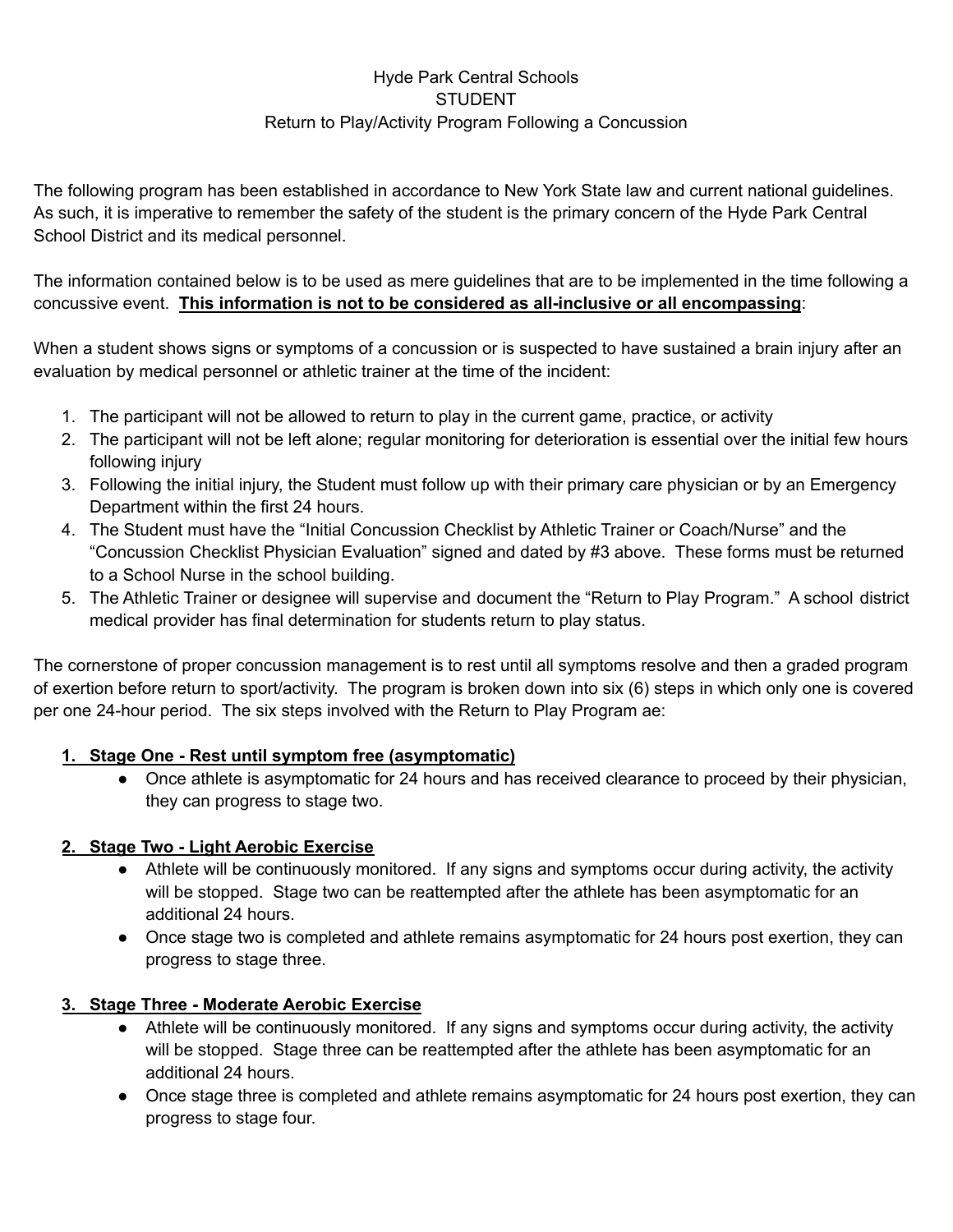### **4. Stage four - Intense Activity and Non-Contact Sport Activity**

- Athlete will be continuously monitored. If any signs and symptoms occur during activity, the activity will be stopped. Stage four can be reattempted after the athlete has been asymptomatic for an additional 24 hours.
- Once state four is completed and athlete remains asymptomatic for 24 hours post exertion, school district medical provider can clear them.
- When school district medical provider approved clearance, athlete may progress to stage five.

## **5. Stage Five - Full Participation in Practice**

- No limitations in practice.
- If any signs and symptoms occur during practice, activity will be stopped. Stage five can be reattempted after the athlete has been asymptomatic for an additional 24 hours.
- If asymptomatic post-practice for 24 hours, may progress to stage six.

#### **6. Stage Six - Full Clearance**

● The final decision for full clearance is made and approved by the school district medial provider.

Students suffering from a history of concussion will be handled on a case-by-case basis. Those with multiple concussions may require additional rest and may be held out for the remainder of the season. Those suffering from three concussions should be disqualified from participating in athletics. For safety of the student athlete, the district physician has the authority to make the final return to play decision should a dispute arise.

## **SIGNS, SYMPTOMS, AND BEHAVIORS OF A POSSIBLE HEAD TRAUMA**

## **1. Problems in Brain Function**

- **a. Confused state -** Dazed look, vacant stare and confusion about what happened or is happening.
- **b. Memory problems** Cannot remember assignment on play, opponent, score of game, or period of the game. Cannot remember how or with whom he or she traveled to the game, what he or she is wearing, what was eaten for breakfast, etc.
- **c. Symptoms reported by athlete** Headache, nausea, or vomiting, blurred or double vision, oversensitivity to sound, light or torch, ringing in the ears, feeling foggy or groggy.
- **d. Lack of sustained attention** difficulty-sustaining focus adequately to complete a task or a coherent thought or conversation.

**2. Speed of Brain Function:** Slow response to questions; slow slurred speech, incoherent speech, slow body movements, slow reaction time.

**3. Unusual Behaviors:** Behaving in a combative, aggressive or very silly manner, or just atypical for the individual. Repeatedly asking the same question over and over. Restless and irritable behavior with constant motion and attempts to return to play or leave. Reactions that seem out of proportion and inappropriate. Changing position frequently and having trouble resting for finding a comfortable positon. These can be manifestations of post-head trauma difficulties.

**4. Problems with Balance and Coordination:** Dizzy, slow, clumsy movements, inability to walk a straight line or balance on one foot with eyes closed.

Hyde Park Central School District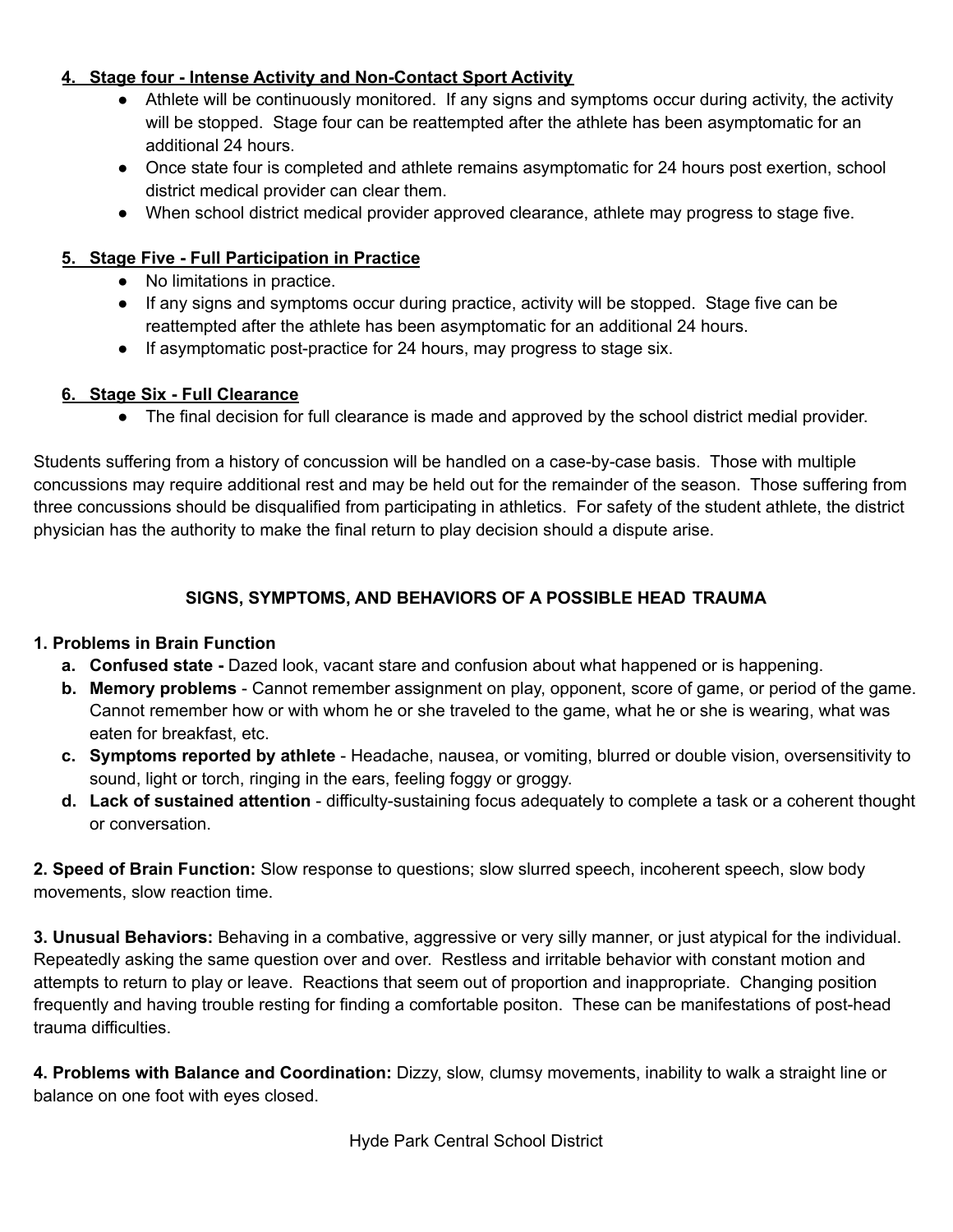### **STUDENT CONCUSSION CHECKLIST**

Physician Evaluation

To be completed by Student Athlete's primary care Physician or ER Physician Only

Date of First Evaluation: Date of First Evaluation: Date of Second Evaluation: Date of Evaluation:

\*PLEASE INDICATE YES OR NO IN YOUR RESPECTIVE COLUMNS

| History of Diagnosed Concussion                                                                                                                                                                                                    | Yes | No                                 |          | If Yes, when               |  |
|------------------------------------------------------------------------------------------------------------------------------------------------------------------------------------------------------------------------------------|-----|------------------------------------|----------|----------------------------|--|
| <b>Symptoms Observed:</b>                                                                                                                                                                                                          |     | <b>First Doctor Visit</b>          |          | <b>Second Doctor Visit</b> |  |
| Vertigo                                                                                                                                                                                                                            | Yes | No                                 | Yes      | No                         |  |
| Headache                                                                                                                                                                                                                           | Yes | <b>No</b>                          | Yes      | <b>No</b>                  |  |
| <b>Tinnitus</b>                                                                                                                                                                                                                    | Yes | No                                 | Yes      | No                         |  |
| Nausea                                                                                                                                                                                                                             | Yes | No                                 | Yes      | No                         |  |
| Fatigue                                                                                                                                                                                                                            | Yes | No                                 | Yes      | No                         |  |
| Drowsy / Sleepy                                                                                                                                                                                                                    | Yes | No                                 | Yes      | No                         |  |
| Photophobia                                                                                                                                                                                                                        | Yes | No                                 | Yes      | No                         |  |
| Sensitivity to Noise                                                                                                                                                                                                               | Yes | No                                 | Yes      | No                         |  |
| Ante Grade Amnesia                                                                                                                                                                                                                 | Yes | <b>No</b>                          | Yes      | <b>No</b>                  |  |
| Retro Grade Amnesia                                                                                                                                                                                                                | Yes | No                                 | Yes      | No                         |  |
| First Doctor Visit:                                                                                                                                                                                                                |     | (one or the other must be circled) |          |                            |  |
| 1. Did you review the "Initial Concussion Checklist" provided by the Athletic<br>Trainer or Coach/Nurse?                                                                                                                           |     |                                    | Yes      | No                         |  |
| 2. Did the student sustain a concussion?                                                                                                                                                                                           |     |                                    | Yes      | No                         |  |
| 3. Positive finding on neurological exam?                                                                                                                                                                                          |     |                                    | Yes      | No                         |  |
| <b>Additional Finding Comments:</b>                                                                                                                                                                                                |     |                                    |          |                            |  |
| Recommendations/Limitations:                                                                                                                                                                                                       |     |                                    |          |                            |  |
| Note: Physician clearance to participate triggers the start of HPCSD's return to play procedure.                                                                                                                                   |     |                                    |          |                            |  |
|                                                                                                                                                                                                                                    |     |                                    | Date:    |                            |  |
| Print Physician's Name:                                                                                                                                                                                                            |     |                                    | Phone #: |                            |  |
| <b>Second Doctor Visit:</b>                                                                                                                                                                                                        |     |                                    |          |                            |  |
| Please check one of the following:<br>Student is asymptomatic and is ready to begin the return to play/activity progression -<br>Student is still symptomatic after 24 hours. Must be referred to a concussion specialist/clinic - |     |                                    |          |                            |  |
|                                                                                                                                                                                                                                    |     |                                    | Date:    |                            |  |
| Print Physician's Name:                                                                                                                                                                                                            |     | Phone #:                           |          |                            |  |